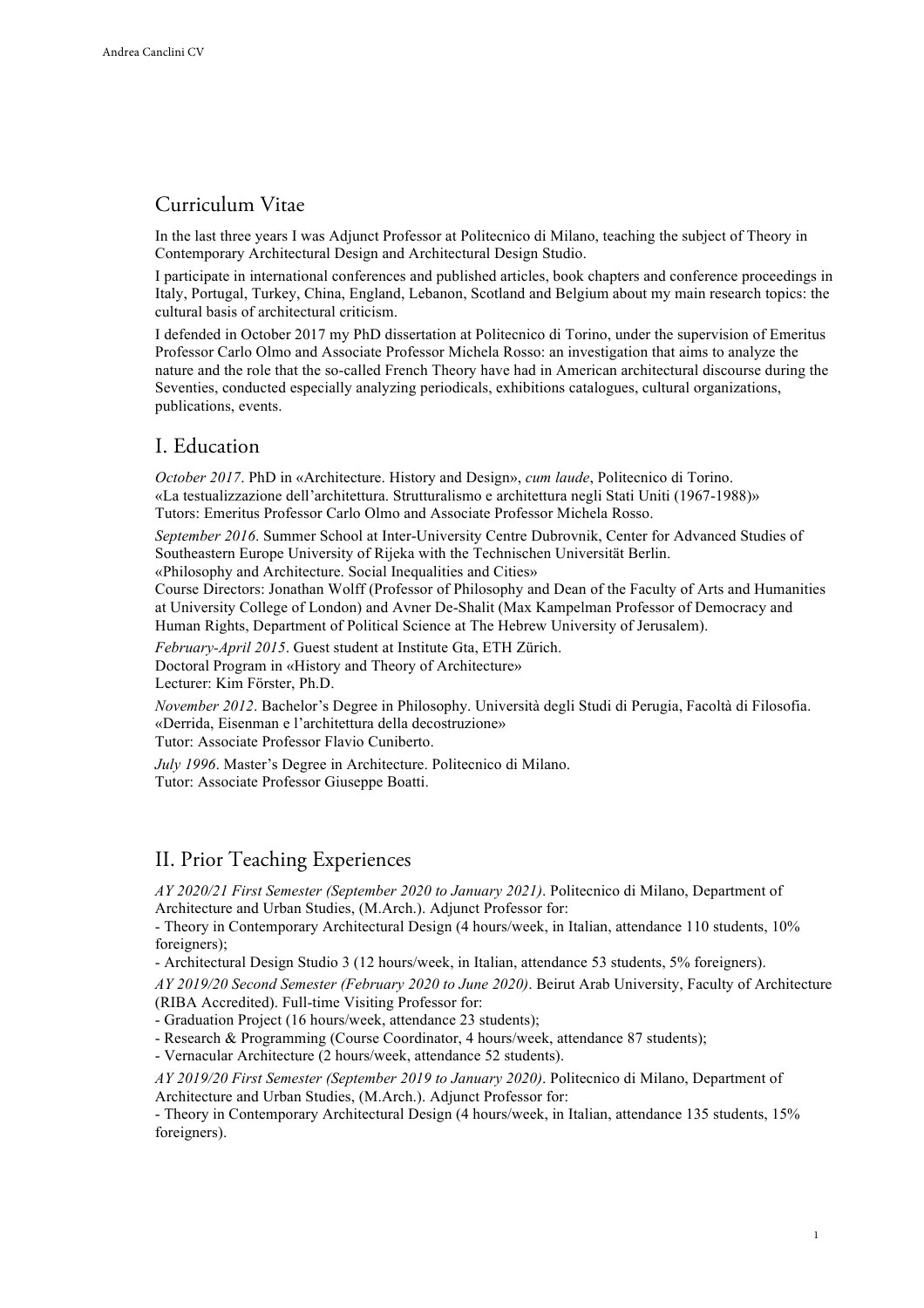*AY 2018/19 First Semester (September 2018 to January 2019)*. Politecnico di Milano, Department of Architecture and Urban Studies, (M.Arch.). Adjunct Professor for:

- Theory in Contemporary Architectural Design (4 hours/week, in English, attendance 85 worldwide students).

*AY 2018/19 (February to March 2019)*. Beirut Arab University, Faculty of Architecture (RIBA Accreditation). Visiting Professor for:

- Design Studio Workshop (2-weeks, with Massimiliano Gotti Porcinari, La Sapienza University, Rome): «Theory and Methodology of Design Process. Intermediate Spaces».

*AY 2014/15 (April to May 2015)*. Politecnico di Torino, PhD School «Architettura. Storia e progetto» and Dipartimento di Architettura e Design. Organization of the:

- Excellence Course «Theoretical Assumptions of Architecture».

Invited lecturers: Petar Bojanic, Giovanna Borradori, Yehuda Safran, Teresa Stoppani, Francesco Vitale.

### III. Scientific and Design Qualifications

### PhD Research Activities

During May 2015 and April 2016 I conducted research periods in the United States seeking for original material for my doctoral thesis, being based mainly in Peter Eisenman's (and Cynthia Davidson's) office, who generously gave me many suggestions, clarifications and personal recollections; furthermore, Kenneth Frampton gave me, in addition to methodological suggestions, a kind and valuable full permission to enter and research at the Avery Library Columbia GSAPP, where I also met and interviewed all the key players of the years I was studying for my PhD research: Mary McLeod, who gave me a valuable help by providing me with precious insights into the history of those years; Jorge Otero-Pailos, who offered critical insights from his similar research; philosopher John Reichman, who spoke to me about his experience in the early Foucauldian years in the United States and introduced me to Rosalind Krauss, who later granted me her unpublished text on the exhibition "Deconstructivist Architecture", and architecture critic and historian Yehuda Safran. At the Cooper I met Diana Agrest, who gave me a meticulous reconstruction of her intellectual history, her experience with Manfredo Tafuri and at work the IAUS, and Guido Zuliani who, working with John Hejduk, was very close to that intellectual group. At the Pratt Institute I interviewed Catherine Ingraham, co-founder of "Assemblage". In New York I interviewed the Italian philosopher Giovanna Borradori, head of Philosophy at Vassar College, Thomas Leeser and Jeff Kipnis, who were both part of the La Villette project team, who told me the true story of the book "Chora L Works", as well as other people who were in the IAUS at that time, such as Joan Copjec, who told me about the first steps of the Institute, Joan Ockman and Suzanne Stephens, who told me many details about "Skyline", the Institute's lesser known periodical. At Yale, where I attended Eisenman's course, I met Pier Vittorio Aureli, deeply involved in the political side of the theory of the autonomy of the discipline, who advised me on the influences of "Italian Thought" in American architectural criticism in the 1970s. At Princeton (and many other times in New York) I interviewed Mario Gandelsonas he shared with me unpublished memories and precious advice, at MIT I met Mark Jarzombek, whom I interviewed about the history of CASE, the group of conferences from which the Institute for Architecture and Urban Studies was born, at Harvard I met Michael Hays, very important for my precise knowledge of the birth of French Theory in the United States.

It was actually a great experience, which allowed me to collect a large quantity of original materials on the subject, including two unpublished texts, part of my PhD thesis: one by Rosalind Krauss on deconstructivist architecture and one by Jacques Derrida, an interview with Coop Himmelb(l)au on the meaning of architecture, courtesy of Marguerite Derrida.

### Exhibition Organization

#### «CIAM 7(0)\_Bergamo 1949-2019»

*24/26 October 2019, Accademia Carrara, Bergamo*

Head of Scientific Committee (professors Pierre-Alain Croset, Guya Bertelli, Andrea Canclini, Federico Deambrosis, Andrea Gritti, Pasquale Mei), coordinated by and with the curatorship of Politecnico di Milano, Department of Architecture and Urban Studies (20 July - 26 October 2019) held at Accademia Carrara in Bergamo in order to celebrate VII CIAM, 1949. Final Conferences (24/25 October 2019), were focused on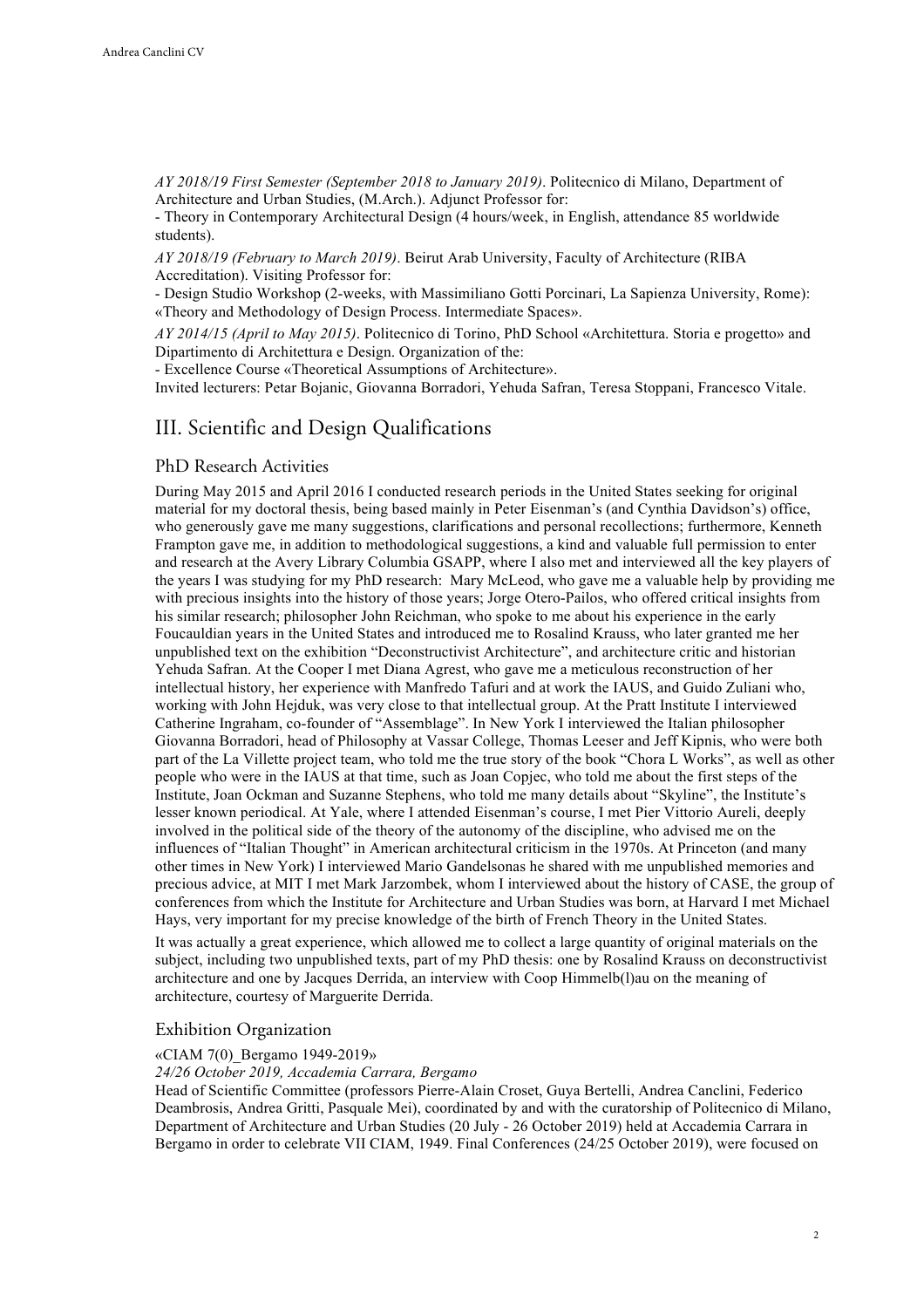the adaptive re-use of building and exclusively dedicated to the paradigm of redevelopment of existing buildings and urban regeneration, according with the contemporary need for sensitivity and responsibility with respect to sustainable development. Organized in seven sections, participated architects Marcella Aprile, Carlos Arroyo, Marc Barani, Gonçalo Byrne, Marc Collomb, Roberto Collovà, Vincenzo Corvino, Gong Dong (Vector Architects), Francesco Flaim with Quirin Prünster and Walter Angonese, Marie-Pierre Forsans, Gianluca Frediani, Maria Giuseppina Grasso Cannizzo, Jianxiang He and Ying Jiang (O-Office), Teresa La Rocca, Agnes Lāce, Vincenzo Latina, Sol Madridejos, Francisco Mangado, Enric Massip- Bosch, András Pálffy, Marcello Panzarella, Mauro Piantelli, Matthieu Poitevin, Stefano Pujatti, Elisa Valero Ramos, Antonio Ravalli, Nathalie Régnier-Kagan, Laurent Salomon, Isabelle Toussaint with Matteo Robiglio, Andreas Vass, Xander Vermeulen Windsant, Andrea Zamboni, with dozens of discussants. The selected architects critically dialogued among them to share common and different experiences, approaches and professional conditions, a dialectical moment to simply avoid lists of images, in favor of short illustrated critical texts.

«Roberto Gabetti e Aimaro Isola: I progetti e le opera» *25 November/13 December 2015, Borsa Valori, Torino* The thematic sections were organized by PhD candidates of the PhD School in «Architettura, Storia e progetto» of Politecnico di Torino.

#### Awards

Quality Award 2015, PhD School of Politecnico di Torino.

Winner of Competition for Multifunctional Arena in Cologne (Italy), 2003 (built), with architect Andrea Venturelli.

«Europan 4 Milano» selected Project for Premio Europeo di Architettura «Luigi Cosenza», with architect Filippo Pagliani.

### Participation in Conferences and Symposia

*08 October 2020, Milano* Politecnico di Milano, School of Architecture Urban Planning Construction Engineering Research Thematic Seminar (M. Arch.): «The Global Architect» (by Pierre-Alain Croset, Gaia Caramellino and Paolo Scrivano)

«Palestinian Refugee Camps in Lebanon: the Case of Bourjel-Barajneh. A Space of Exception in an Incessant Temporality», with Aya Jezaierly (American University in Beirut and Loughborough University)

*10 December 2019, Milano* Politecnico di Milano, PhD AUID School «The New Grid CIAM Second Life»

*26 October 2019, Bergamo* «CIAM 7(0) 1949/2019: Grid Second Life» Conference Final Speech: «CIAM 7(0)»

*20 July 2019, Bergamo* «CIAM 7(0) 1949/2019: Grid Second Life» Opening Conference: «Introduction to the New Grid Criteria»

*05 July 2019, Beirut* Beirut Design Week 2019 «Design and Nostalgia»

*14/16 June 2017, London* The Courtauld Institute of Art «Fantasy in Reality. Architecture, Representation, Reproduction» *06/07 April 2017, Edinburgh* Architectural Humanities Research Association, The Edinburgh School of Architecture «14th Annual Research Students Symposium. Research as Open Work» *9/10 February 2017, Bruxelles*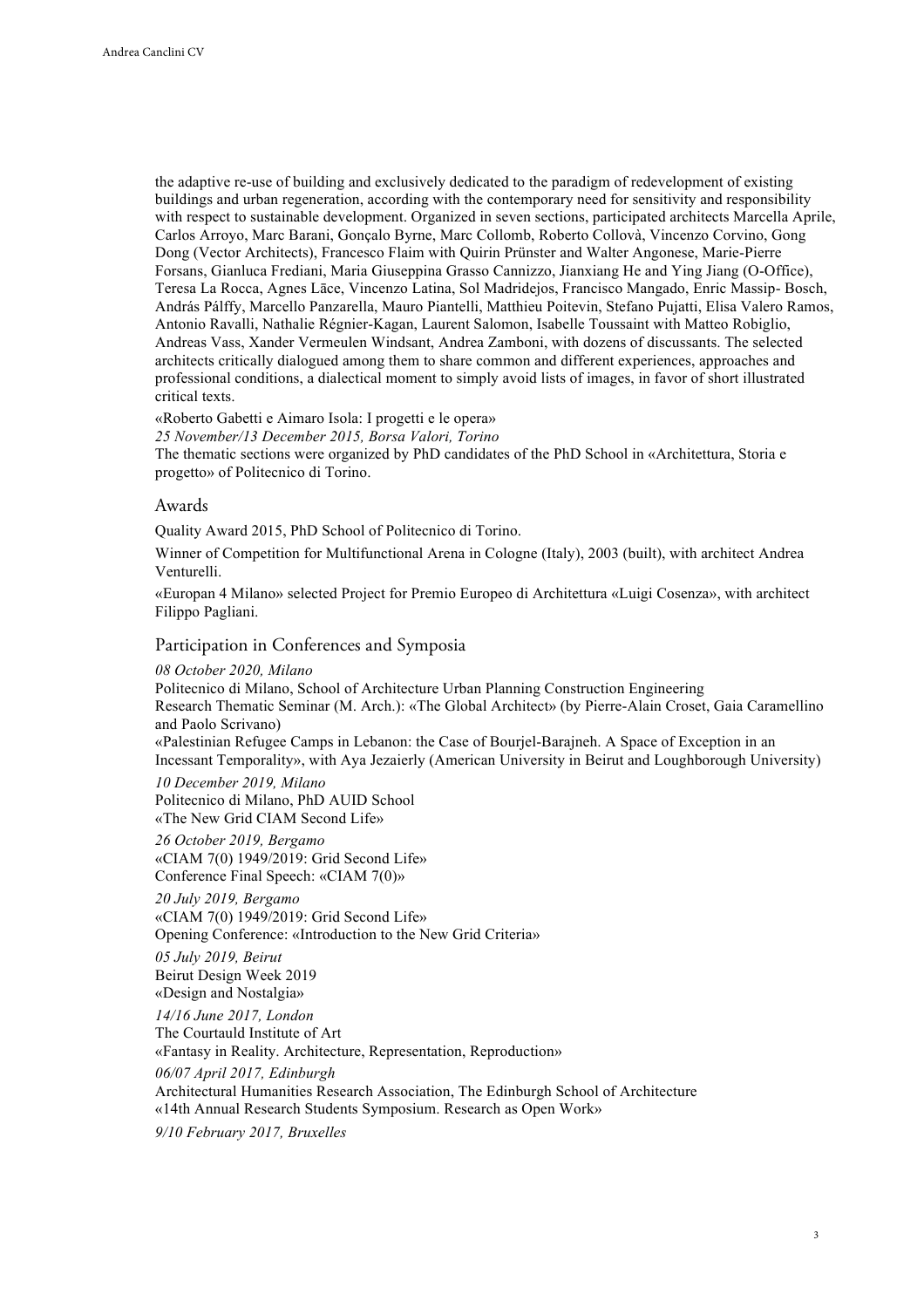Katholieke Universiteit Leuven «Theory's History 1960-1990. Challenges in the Historiography of Architectural Knowledge» *12/13 May 2016, Izmir* 4T Design and Design History Society, Izmir «Ethic of Re-production» *05/07 November 2015, Istanbul* Eastern Mediterranean Academic Research Center, Istanbul «ARCHTHEO '15 - IX Theory and History of Architecture Conference» *28/30 September 2015, Lisbon* Instituto de Historia da Arte and Faculdade de Ciências Sociais, Universidade Nova de Lisboa «The Site of Discourse. Thinking Architecture through Publication» *06 June 2014, Rome* Università degli Studi di Roma Tor Vergata «La Città. VI Seminario Interdisciplinare dei Dottorandi Dottori di ricerca e Ricercatori» *21 May 2014, Venice* IUAV Istituto Universitario di Architettura di Venezia «Tradizione e modernità. L'influenza dell'architettura ordinaria nel moderno»

# IV. Other Scientific Qualifications

### Book Presentation

20 December 2016, Politecnico di Torino, Dipartimento di Architettura e Design «Nuovo realismo/Postmodernismo. Dibattito aperto fra architettura e filosofia» Edited by Paola Gregory, Officina Edizioni, Roma 2016

### Editorial Board Membership

«BAU Journal – Creative Sustainable Development» Beirut Arab University Press

### Editorial Advisory Board

«Interdisciplinary Approaches to Public Policy and Sustainability» Edited by IGI Global, Hershey, PA, 2019

«Handbook of Research on Cultural Influences on Architecture» Edited by IGI Global, Hershey, PA 2016

### Peer Review

Several Articles on «BAU Journal – Creative Sustainable Development», 2019 - current

Article on «Rivista di Estetica», 2018

Chapter of «Handbook of Research on Cultural Influences on Architecture», IGI Global, Hershey, PA 2016

### Academic Visiting Critic

Politecnico di Milano, AY 2020/21, Semester 1, professors Pierre-Alain Croset, Gaia Caramellino and Paolo Scrivano, Research Thematic Seminar (M. Arch.): «The Global Architect» (Session 09, *Gobal Urbanization*, with Gabriele Pasqui and Session 10 *Multiculturalism*, with Paola Briata, 20 January 2021).

Politecnico di Milano, AY 2018/19, Semester 2, professor Pierre-Alain Croset, Architectural Design Studio 3, "Dialoghi intergenerazionali nella periferia milanese", Final Review (07 July 2019).

Politecnico di Milano, AY 2018/19, Semester 2, professor Pierre-Alain Croset, Architectural Design Studio 3, "Dialoghi intergenerazionali nella periferia milanese", Interim Review (02 May 2019).

Politecnico di Milano, AY 2018/19, Semester 1, professor Pierre-Alain Croset, Architectural Design Studio 3, "Salemi 2030. A Vision", Final Review (25 January 2019).